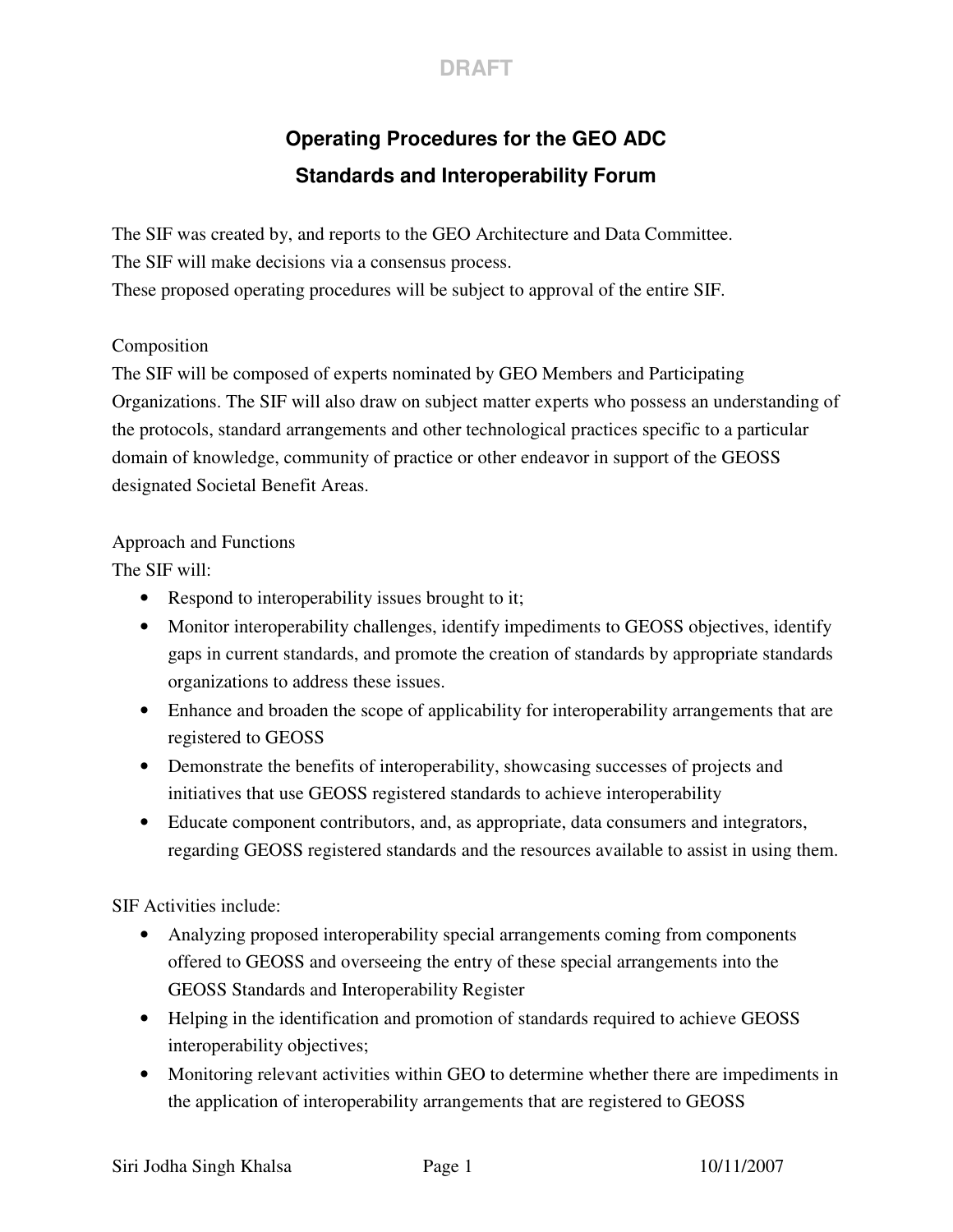## **DRAFT**

- Identifying organizations and individuals that can play a bridging function among GEOSS components and Societal Benefit Areas (SBAs)
- Facilitating cooperation among the many organizations involved in selecting, developing and using diverse standards applicable to GEOSS
- Facilitating linkages and partnerships between established Standards Development Organizations, users and new groups or organizations interested in collaborating in GEOSS standards efforts.
- Responding to requests within scope of its ToR

Meetings of the SIF.

- The SIF will meet at such times and places as determined by its participants, and will be conducted using Robert's Rules of Order.
- All meetings will be public and announced to the SIF mail list and posted to the SIF homepage calendar.
- As necessary, members of the SIF will meet telephonically or through email correspondence to determine a course of action for high priority issues needing short term response.
- Representatives from SDOs, and other stakeholders, will be invited to meetings of the SIF as appropriate and applicable.
- The SIF will maintain a data base of SIF meetings, issues and actions and their status. This database will be accessible through the SIF web site.

#### Reporting

The SIF chair or designee will make a status report to the ADC at each of their meetings, and to the ADC co-chairs as requested. Any activity or recommendation of the SIF that is of a sensitive or potentially controversial nature will be brought before the ADC co-chairs before any such action or recommendation is carried out.

#### Review of Items to be Considered for the Registry

Standards or special arrangements not already in the registry (i.e. not selectable from prepopulated lists during the service registration process) should be submitted to the SIF if the component contributor wishes to have that standard or special arrangement considered for inclusion in the special arrangements registry. The process is illustrated in the following two diagrams.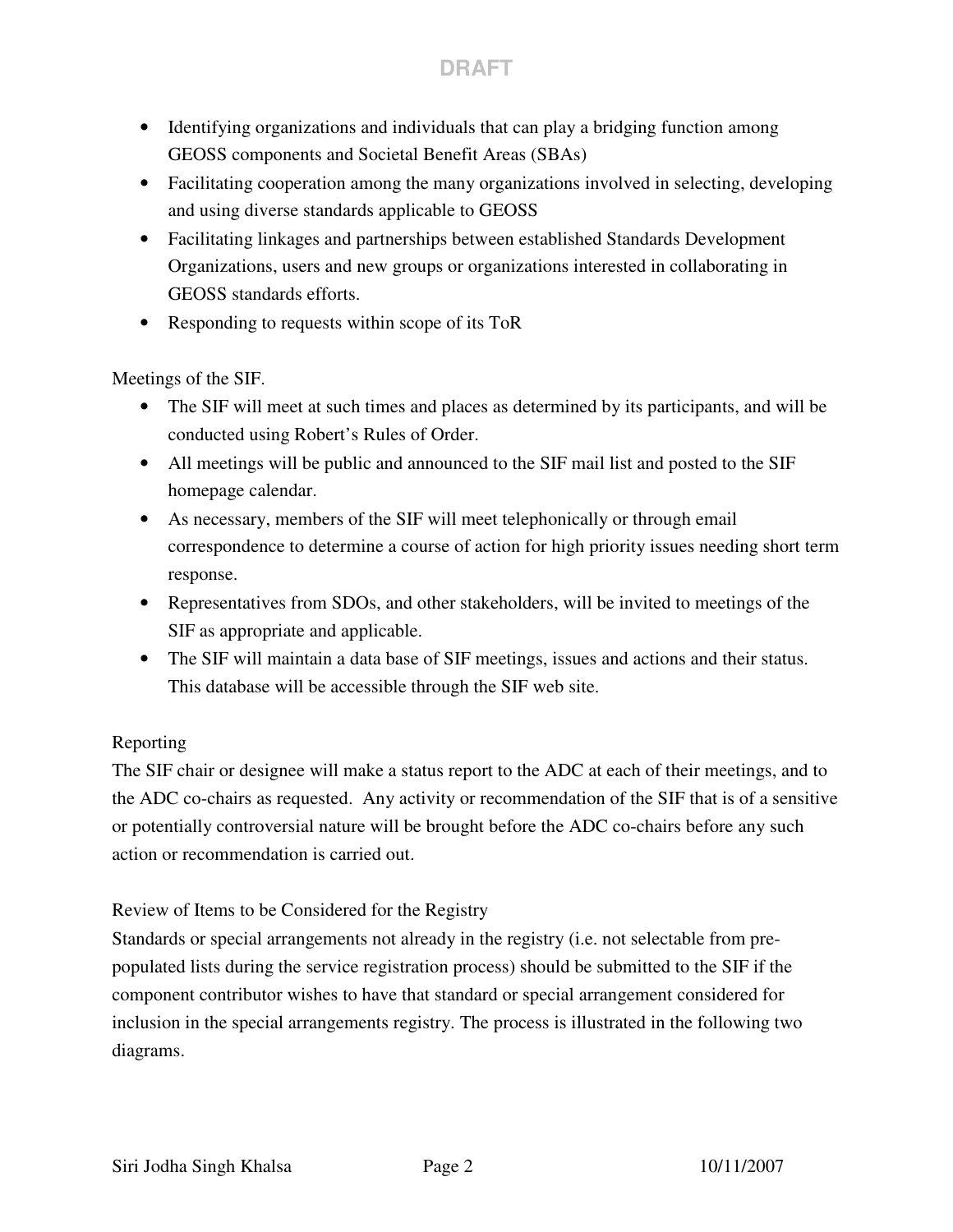

*Fig. 1 – Flow for Component, Service and Standard registration process.*



*Fig. 2 – Interoperability Arrangement review process.*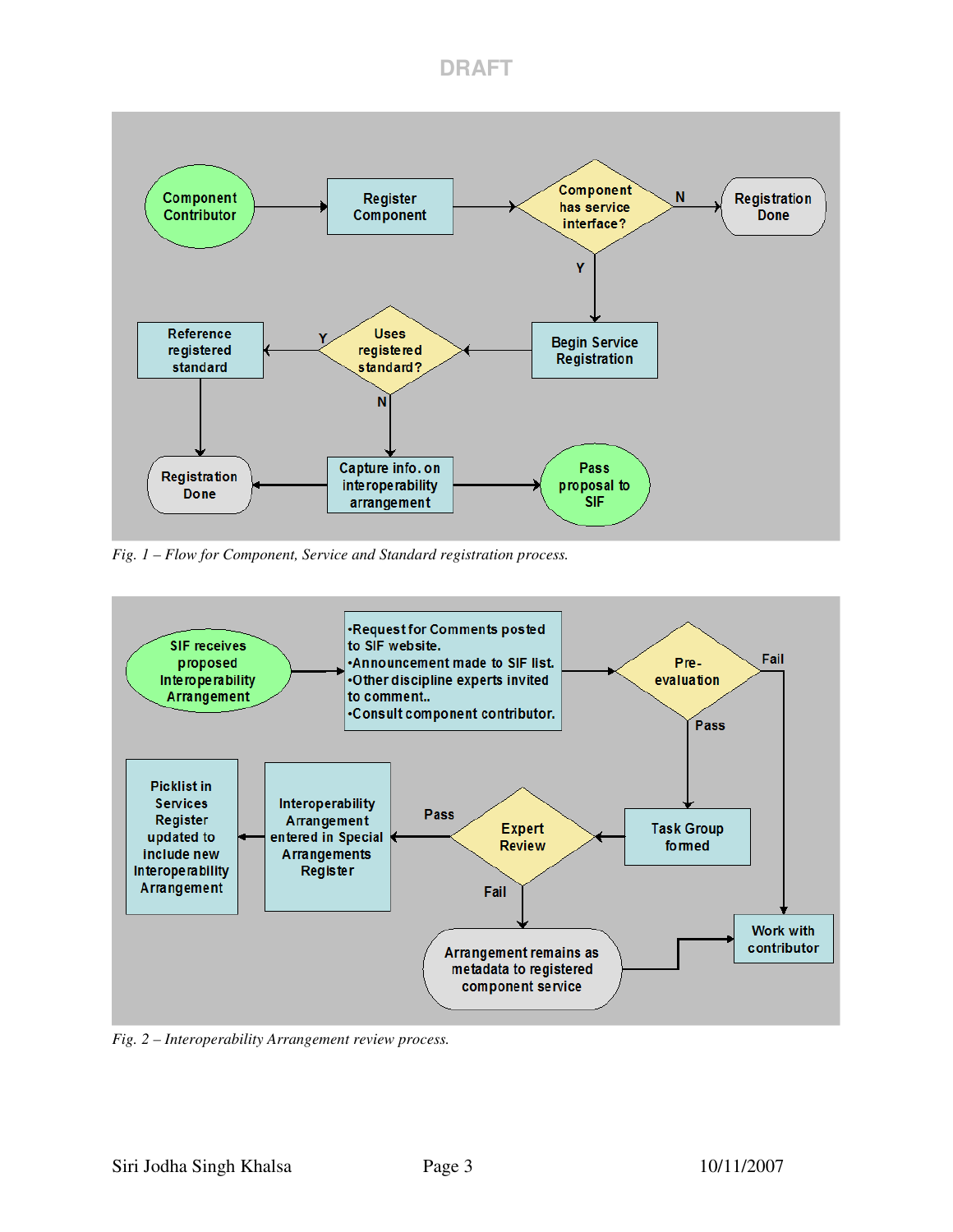## **DRAFT**

The task groups referred to in Fig. 2 will be regionally based. To carry out its work most effectively, the SIF will form regional teams consisting of subject matter experts representing each (or most) of the societal benefit areas of GEOSS. The lead of each regional team will serve as the regional representative on the SIF.

Interoperability arrangements that are submitted to the SIF for consideration will be directed to regional teams for review. The regional teams will analyze and provide an opinion on the acceptability of this arrangement, based on criteria established by the SIF. These recommendations will then go to the SIF leadership team for consideration and disposition with the original submitter. We anticipate that the participation in the regional activities and the SIF will be by telephone and that, for the regional leads only, there will be one to two meetings per year where travel may be required.

Discussions within the SIF on proposals for entries into the GEOSS Standards and Interoperability Register will continue until the following criteria are satisfied:

- 1. The proposed Interoperability Arrangement supports the GEOSS architecture principles in effect at the time of the proposal. Currently, these include:
	- a. "must be based on non-proprietary, open standards, and profiles must be specified when standards are not sufficiently specific."
	- b. "interoperability specification states exactly how the service and the data must be described"
- 2. The proposed Interoperability Arrangement is well-documented (in terms of semantics, syntax, service, security, internationalization)
- 3. The proposed Interoperability Arrangement has support within at least one user community.
- 4. The proposer asserts a commitment to maintaining, and making the proposed Interoperability Arrangement more interoperable, e.g. building gateways to other standards and arrangements that are already registered.
- 5. The proposer asserts a commitment to provide additional information as necessary for implementation of the Interoperability Arrangement within the GEOSS context.
- 6. The proposed Interoperability Arrangement is suitable for wider use within GEOSS
	- a. Cross-domain application is desirable

These criteria may be revised by consensus of the SIF